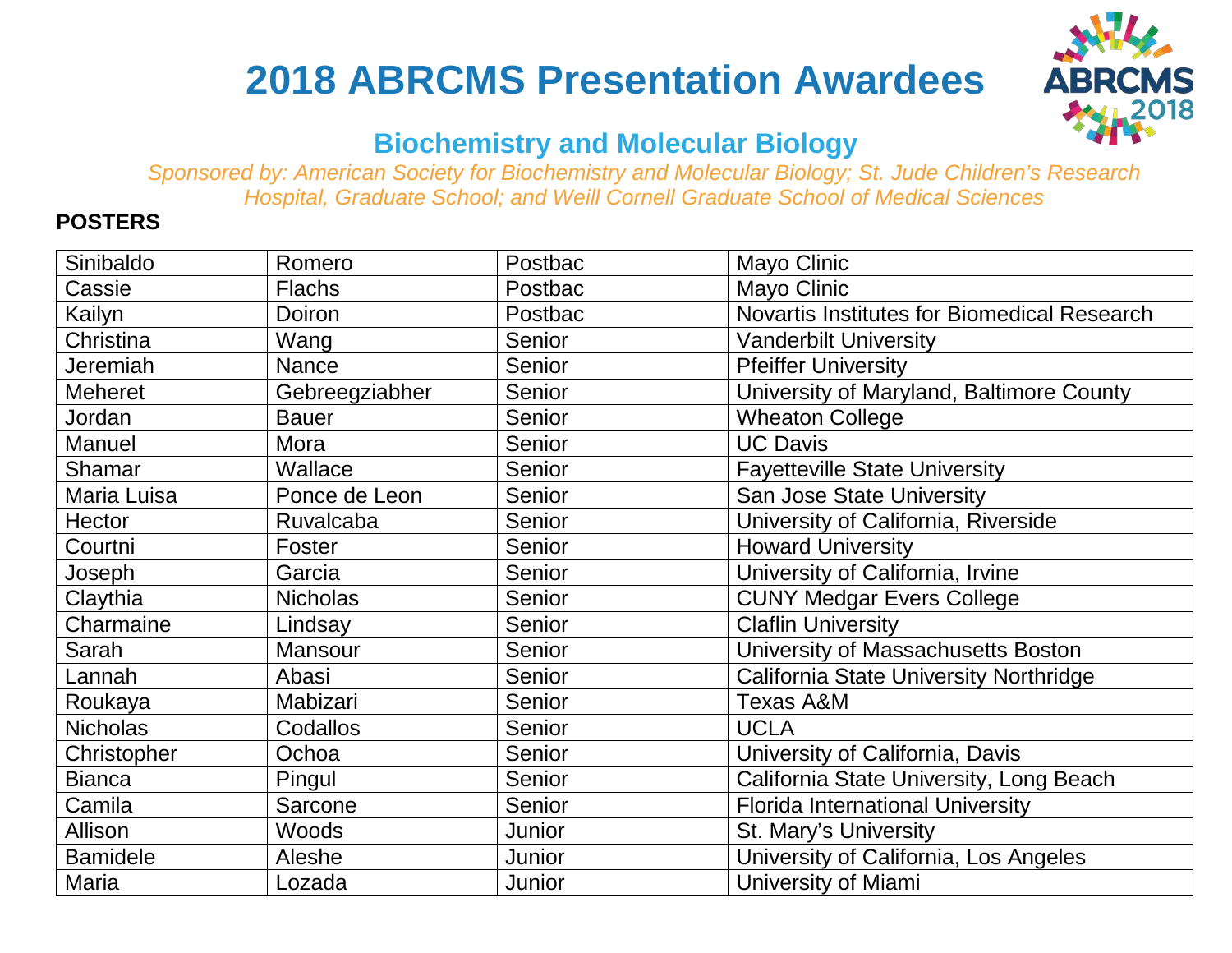| <b>Colliness</b>    | <b>Morris</b>         | Junior                   | University of Illinois at Chicago        |
|---------------------|-----------------------|--------------------------|------------------------------------------|
| Cristian            | <b>Martinez-Ramos</b> | Junior                   | Universidad de Puerto Rico, San Juan     |
| Roman               | Meza                  | Junior                   | University of California, Irvine         |
| Alejandro           | Ponce-Sepulveda       | Junior                   | <b>Wayne State University</b>            |
| Cuauhtemoc          | Ramirez               | Junior                   | University of California, Irvine         |
| <b>Brittany</b>     | Lafaver               | Junior                   | University of Maryland, Baltimore County |
| Kimberly            | Maldonado             | Junior                   | University of California Davis           |
| Osmary              | Oyola                 | Junior                   | University of Puerto Rico at Cayey       |
| Adrianne            | Lee                   | Junior                   | <b>James Madison University</b>          |
| Ashley              | <b>Mello</b>          | Junior                   | Xavier University of Louisiana           |
| Sundance            | Kemp                  | Junior                   | University of Arizona                    |
| Donovan             | <b>Brown</b>          | Sophomore                | Pennsylvania State University            |
| <b>Shellaina</b>    | Gordon                | Sophomore                | Northeastern University                  |
| <b>Felix Manuel</b> | Quintana              | Sophomore                | <b>Lehigh University</b>                 |
| <b>Luis</b>         | Mercado               | Sophomore                | University of Alabama in Huntsville      |
| Edward              | Oropeza               | <b>Community College</b> | <b>Fullerton College</b>                 |
| Tania               | Perez                 | <b>Community College</b> | Miami Dade College                       |

| Lauren  | Thornton          | Senior    | Xavier University of Louisiana           |
|---------|-------------------|-----------|------------------------------------------|
| Andrew  | <b>Dorfeuille</b> | Junior    | ' Morehouse College                      |
| Robin   | <b>Bailey</b>     | Junior    | University of Maryland, Baltimore County |
| Claudia | Walker            | Sophomore | University of Maryland, Baltimore County |

# **Cancer Biology**

*Sponsored by: Columbia University Vagelos College of Physicians & Surgeons and Roberts Center for Pediatric Research*

| ∽<br><b>Brenda</b> | -<br>Rios | ostbac | Western<br>University<br>Reserve<br>aseٽ |
|--------------------|-----------|--------|------------------------------------------|
| Megan              | Arnold    | Senior | College<br>Allegheny                     |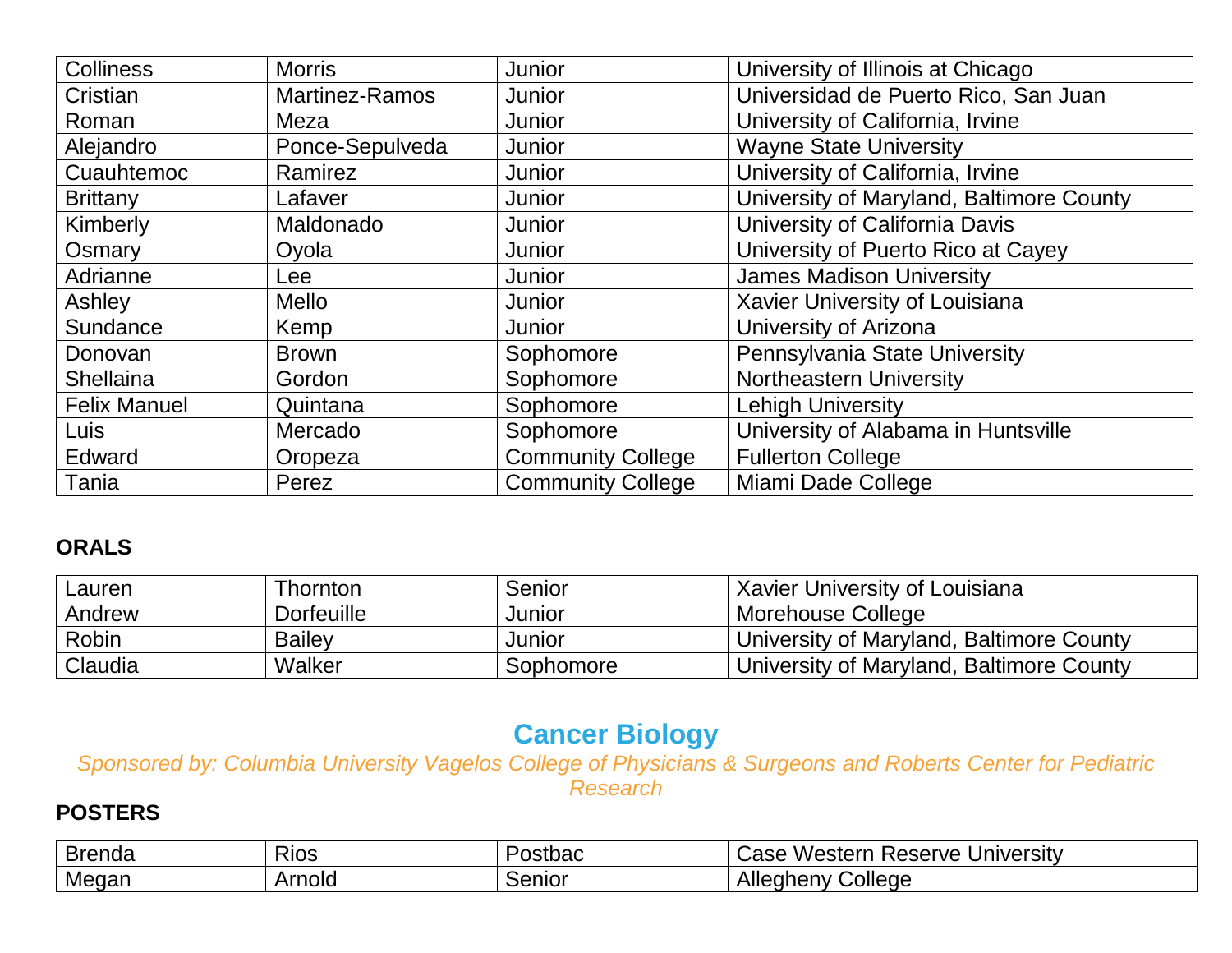| Santiago        | Acero Bedoya             | Senior        | <b>Otterbein University</b>                 |
|-----------------|--------------------------|---------------|---------------------------------------------|
| Adriana         | <b>Baker</b>             | <b>Senior</b> | University of Nevada, Los Vegas             |
| Tamia           | <b>Waller</b>            | Senior        | University of Detroit Mercy                 |
| Morgan          | Josey                    | Senior        | <b>Albany State University</b>              |
| Samuel          | <b>Burgos</b>            | <b>Senior</b> | University of Puerto Rico in Humacao        |
| Chidera         | <b>Nosiri</b>            | Senior        | University of Maryland, College Park        |
| Sarah           | <b>Sadik</b>             | <b>Senior</b> | <b>SUNY College at Old Westbury</b>         |
| Austin          | Peppers                  | <b>Senior</b> | <b>Bowling Green State University</b>       |
| Andrés          | Martínez-Muñiz           | <b>Senior</b> | University of Puerto Rico Mayaguez          |
| <b>Brenna</b>   | <b>Remick</b>            | <b>Senior</b> | <b>Cornell University</b>                   |
| Karla           | Cano                     | Senior        | University of Texas at El Paso              |
| <b>Saitiel</b>  | <b>Sandoval Gonzalez</b> | <b>Senior</b> | University of California, Los Angeles       |
| <b>Nicholas</b> | <b>Montes</b>            | Senior        | University of Maryland, Baltimore           |
| <b>Marcos</b>   | Armendariz               | Junior        | <b>University of Texas</b>                  |
| Alton           | Gayton                   | Junior        | University of North Carolina at Chapel Hill |
| Ryan            | Elbashir                 | Junior        | <b>Cornell University</b>                   |
| Kai             | <b>Brady</b>             | Junior        | <b>Spelman College</b>                      |
| Amanda          | <b>Nweke</b>             | Junior        | <b>Morgan State University</b>              |
| <b>Princess</b> | Ekpo                     | Junior        | <b>Emory University</b>                     |
| Oderah          | <b>Udemadu</b>           | Junior        | <b>North Carolina Central University</b>    |
| Daniel          | Wang                     | Sophomore     | <b>Rice University</b>                      |
| Catherine       | <b>Stratis</b>           | Sophomore     | <b>Hunter College</b>                       |
| <b>Bolatito</b> | <b>Babatunde</b>         | Sophomore     | University of North Carolina at Chapel Hill |
| Andrew          | <b>DePass</b>            | Sophomore     | <b>Quinnipiac University</b>                |
| Amanda          | Figueroa                 | Sophomore     | <b>St. Mary's University</b>                |

| Cuyler    | Luck     | Junior    | Pennsylvania State University                 |
|-----------|----------|-----------|-----------------------------------------------|
| Javier    | Granados | Junior    | University of $\top$<br>Texas at Austin       |
| Stephanie | Melendez | Sophomore | <b>Memorial Sloan Kettering Cancer Center</b> |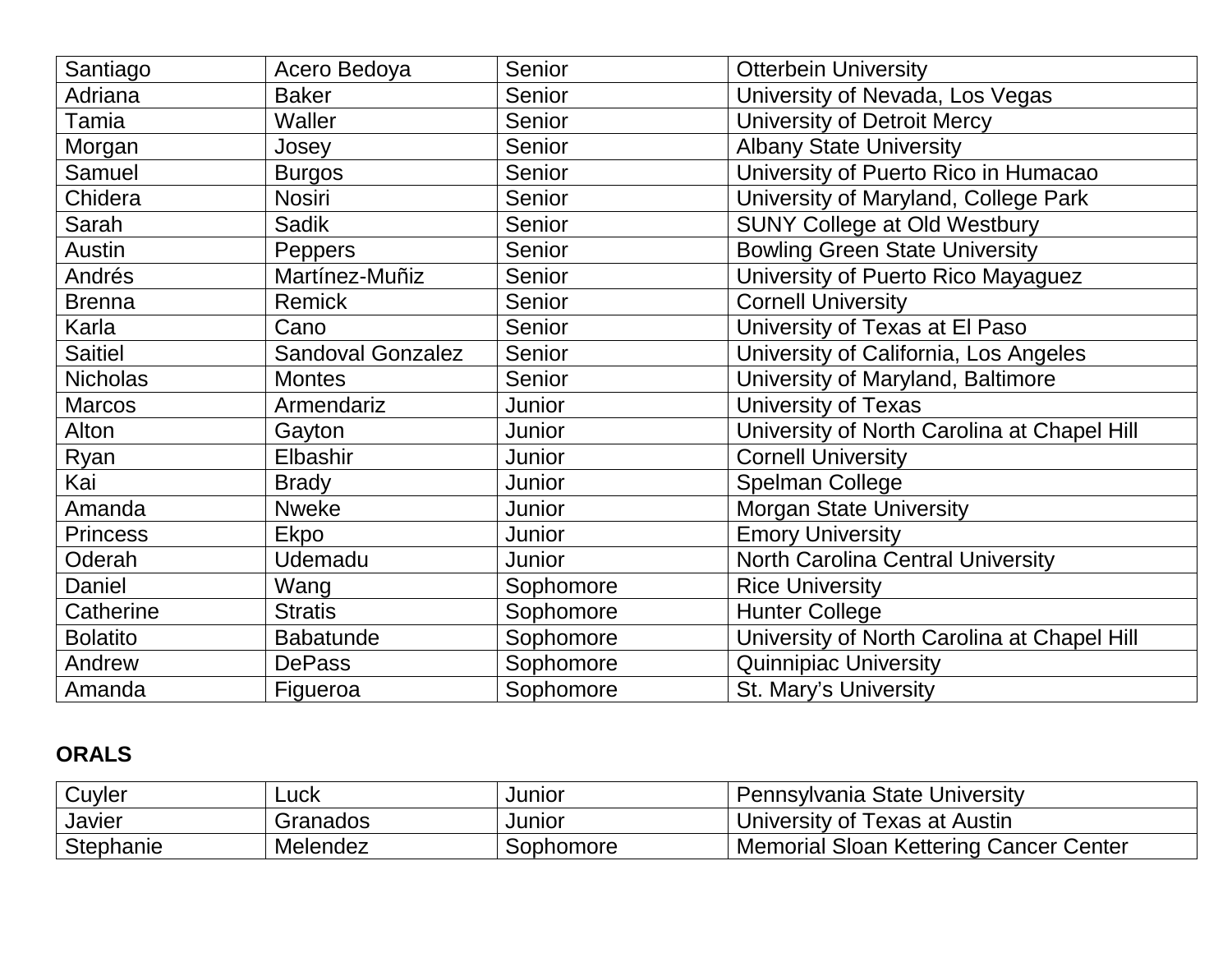# **Cell Biology**

*Sponsored by: University of South Florida-Sloan University Center of Exemplary Mentoring/Morsani College of Medicine Ph.D. Program in Integrated Biomedical Sciences*

| Jonathan                  | Amezquita         | Postbac | University of California, Davis             |
|---------------------------|-------------------|---------|---------------------------------------------|
| <b>Jennifer</b>           | Gamarra           | Postbac | University of North Carolina at Chapel Hill |
| Reginald                  | <b>Edwards</b>    | Postbac | University of North Carolina at Chapel Hill |
| <b>Nicolas</b>            | <b>Shealy</b>     | Postbac | <b>Medical University of South Carolina</b> |
| Alyssa                    | Walker            | Senior  | University of Wisconsin, Madison            |
| Ahmed                     | Mahmoud           | Senior  | The College of New Jersey                   |
| Peter                     | Luo               | Senior  | <b>Duke University</b>                      |
| Will                      | Hinckley          | Senior  | California State University, Long Beach     |
| Javarcia                  | <b>Ivory</b>      | Senior  | <b>Stanford University</b>                  |
| Emily                     | Guinn             | Senior  | <b>UCLA</b>                                 |
| Yardley                   | <b>Martinez</b>   | Senior  | <b>CUNY Lehman College</b>                  |
| Emmanuel                  | Cuevas            | Senior  | California State University Long Beach      |
|                           |                   |         | Washington University School of Medicine in |
| <b>John Matthew</b>       | Revilla           | Senior  | St. Louis                                   |
| Patricia                  | Leyva             | Senior  | California State University Long Beach      |
| <b>Overbeck Christian</b> | <b>Takou Mbah</b> | Senior  | University of Massachusetts, Boston         |
| Carla                     | Pantoja           | Junior  | <b>UCLA</b>                                 |
| Alyza                     | Roman             | Junior  | University of California, Irvine            |
| Kaitlynn                  | Gov               | Junior  | University of California, Davis             |
| <b>Brandon</b>            | <b>Sanders</b>    | Junior  | <b>Claflin University</b>                   |
| Isis                      | Irving            | Junior  | University of Oregon                        |
| Ugoji                     | Nwanaji-Enwerem   | Junior  | <b>Brown University</b>                     |
| Paxton                    | <b>Kostos</b>     | Junior  | <b>University of Missouri</b>               |
| Nathan                    | Mallipeddi        | Junior  | University of California at Los Angeles     |
| Morgan                    | <b>Narain</b>     | Junior  | <b>Oakwood University</b>                   |
| Evelyn                    | <b>Navar</b>      | Junior  | University of California, Davis             |
| Tarah                     | Opara             | Junior  | Spelman College                             |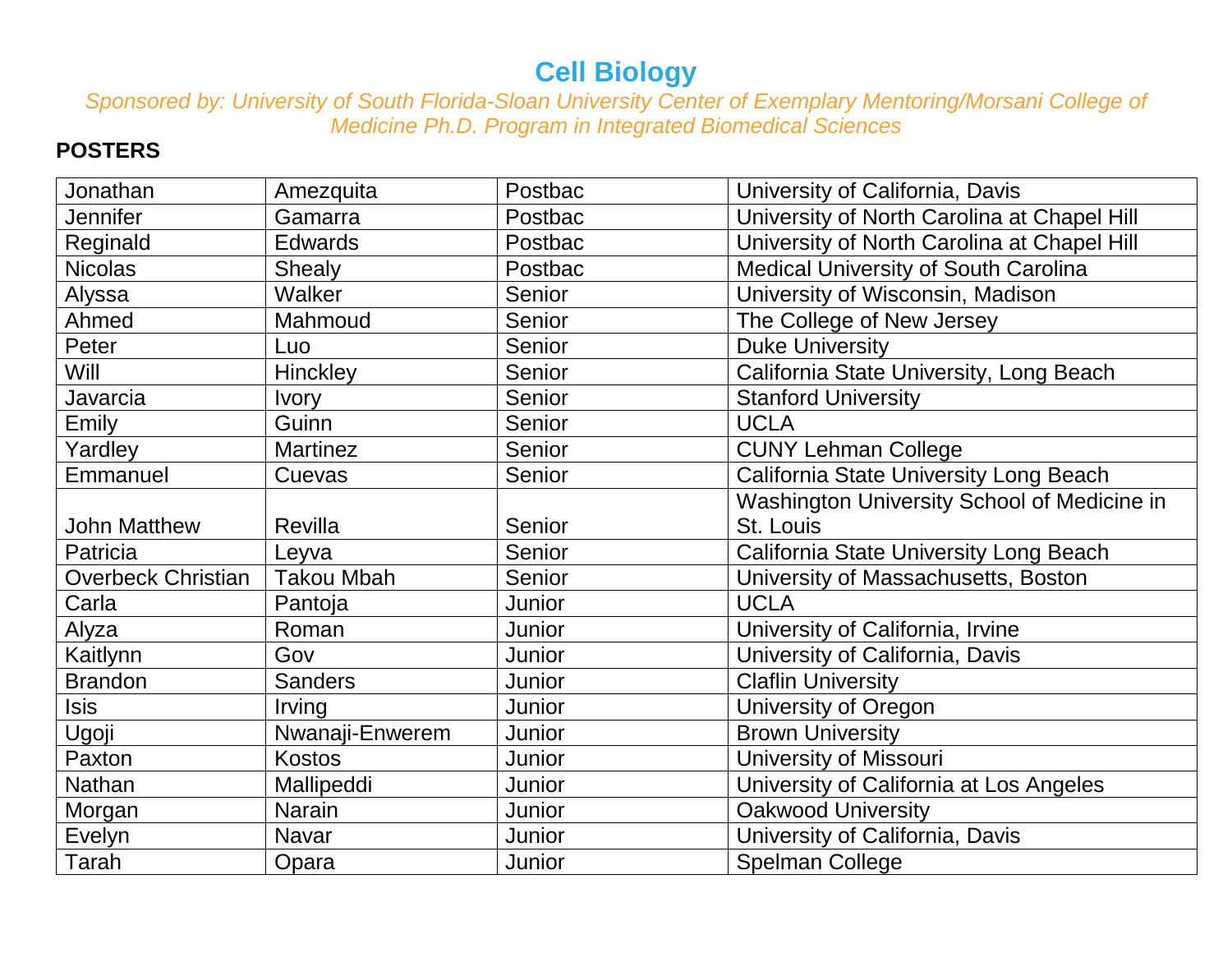| Aaron                  | <b>Brown</b>   | Junior                   | Morehouse College                  |
|------------------------|----------------|--------------------------|------------------------------------|
| JoAnne                 | Villagrana     | Sophomore                | University of California, Irvine   |
| Marinel                | Ocasio-Rivera  | Sophomore                | University of Puerto Rico at Ponce |
| <b>Esther Clemence</b> | <b>Batarse</b> | <b>Community College</b> | City College of San Francisco      |

# **Chemistry**

*Sponsored by: American Chemical Society and Novartis Institutes for Biomedical Research*

| Camilla         | Do                    | Senior | Xavier University of Louisiana              |
|-----------------|-----------------------|--------|---------------------------------------------|
| José            | Mercado               | Senior | University of Puerto Rico, San Juan         |
| Joel            | <b>Monroy</b>         | Senior | California State University, Long Beach     |
| Alejandra       | Báez                  | Senior | University of Puerto Rico at Cayey          |
| David           | Navarro               | Senior | <b>San Jose State University</b>            |
| Samantha        | Crawford              | Senior | San Diego State University                  |
| Martha          | Guerrero              | Senior | California State University Long Beach      |
| Franklin        | Avilés-Vázquez        | Senior | University of Puerto Rico San Juan          |
| Jose            | Reyes                 | Junior | Universidad de Puerto Rico, San Juan        |
|                 |                       |        | <b>Indiana University-Purdue University</b> |
| Kiyomi          | Kukoyi                | Junior | Indianapolis                                |
| <b>Blaine</b>   | Derbigny              | Junior | Xavier University of Louisiana              |
| <b>Brenden</b>  | <b>Wimbish</b>        | Junior | <b>James Madison University</b>             |
| Jessica         | <b>Vilas-Boas</b>     | Junior | <b>Stony Brook University</b>               |
| Samuel          | <b>Steuart</b>        | Junior | University of Kansas                        |
| Ayanna          | <b>Culmer-Gilbert</b> | Junior | <b>Morgan State University</b>              |
| lla             | Castro De la Torre    | Junior | University of California, Los Angeles       |
| Christina       | <b>Martin</b>         | Junior | <b>IUPUI</b>                                |
| Tania           | <b>Bellinger</b>      | Junior | <b>Winston-Salem State University</b>       |
| <b>Mark</b>     | Joseph                | Junior | University of Maryland Eastern Shore        |
| <b>Nathalie</b> | <b>Iribe</b>          | Junior | University of California, Irvine            |
| Angel           | Hernández             | Junior | University of Puerto Rico, San Juan         |
| Jocelyn         | Valenzuela            | Junior | San Jose State University                   |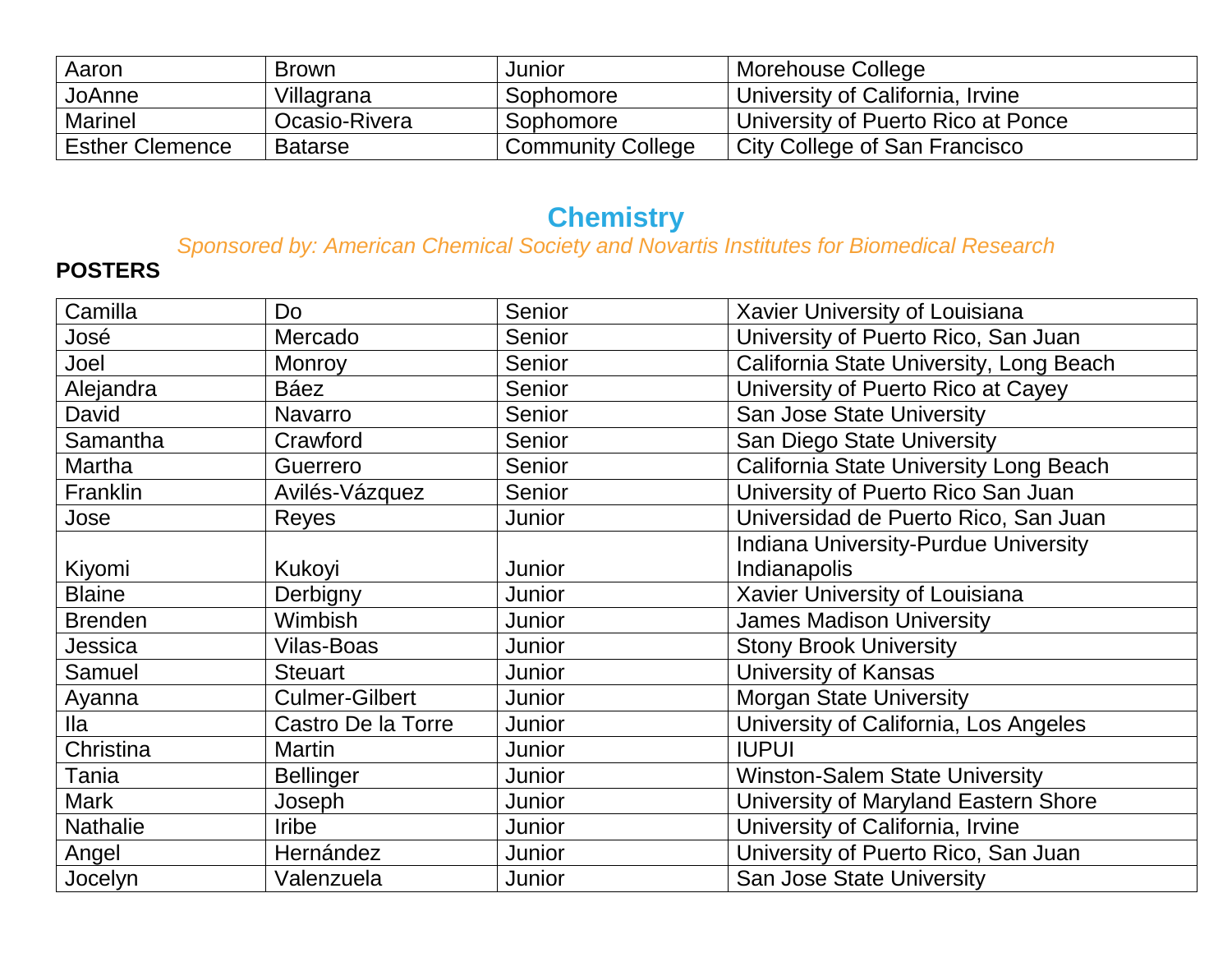| Ellen        | Gulian         | Sophomore                | University of Maryland, Baltimore County |
|--------------|----------------|--------------------------|------------------------------------------|
| <b>Karis</b> | <b>Barnett</b> | Sophomore                | University of Maryland, Baltimore County |
| Laura        | Penabad        | Sophomore                | Universidad de Puerto Rico, San Juan     |
| Anthony      | Jolly          | Sophomore                | University of the Virgin Island          |
| Katelyn      | Urena          | <b>Community College</b> | Queensborough Community College          |

| Halie                  | <b>Maass</b> | Senior      | Jniversity<br>ominion<br>Old<br>⊃or    |
|------------------------|--------------|-------------|----------------------------------------|
| . .<br><b>Jenniter</b> | .<br>Mella   | -<br>Senior | Jniversity<br>Old<br>ominion<br>ווטע " |

# **Computational and Systems Biology**

*Sponsored by: University of Minnesota Biomedical Sciences Graduate Programs and University of Minnesota Medical Scientists Training Program*

| <b>Terrell</b> | <b>Nowlin</b>       | Senior                   | <b>Temple University</b>                 |
|----------------|---------------------|--------------------------|------------------------------------------|
| Caley          | Thomasson           | Senior                   | <b>St. Edwards University</b>            |
| Tahi           | Alli-Balogun        | Senior                   | Washington University in St. Louis       |
| <b>Esther</b>  | Rodman              | Senior                   | <b>Macalester College</b>                |
| Robert         | <b>Minneker</b>     | Senior                   | University of Washington                 |
| Jenea          | Adams               | Senior                   | University of Dayton                     |
| Summer         | Pellechio           | Senior                   | Rochester Institute of Technology        |
| Corey          | O'Connor            | Junior                   | University of Massachusetts Boston       |
| Olivia         | <b>Marx</b>         | Junior                   | <b>Southern Methodist University</b>     |
| Karina         | Barragan            | Junior                   | University of California, Irvine         |
| Carlos         | <b>Rivera Lopez</b> | Junior                   | University of Puerto Rico, Mayaguez      |
| <b>Moises</b>  | Favela              | Sophomore                | University of California, Irvine         |
| Caleb          | Robelle             | Sophomore                | University of Maryland, Baltimore County |
| Maria          | Melkonyan           | <b>Community College</b> | St. Monica College                       |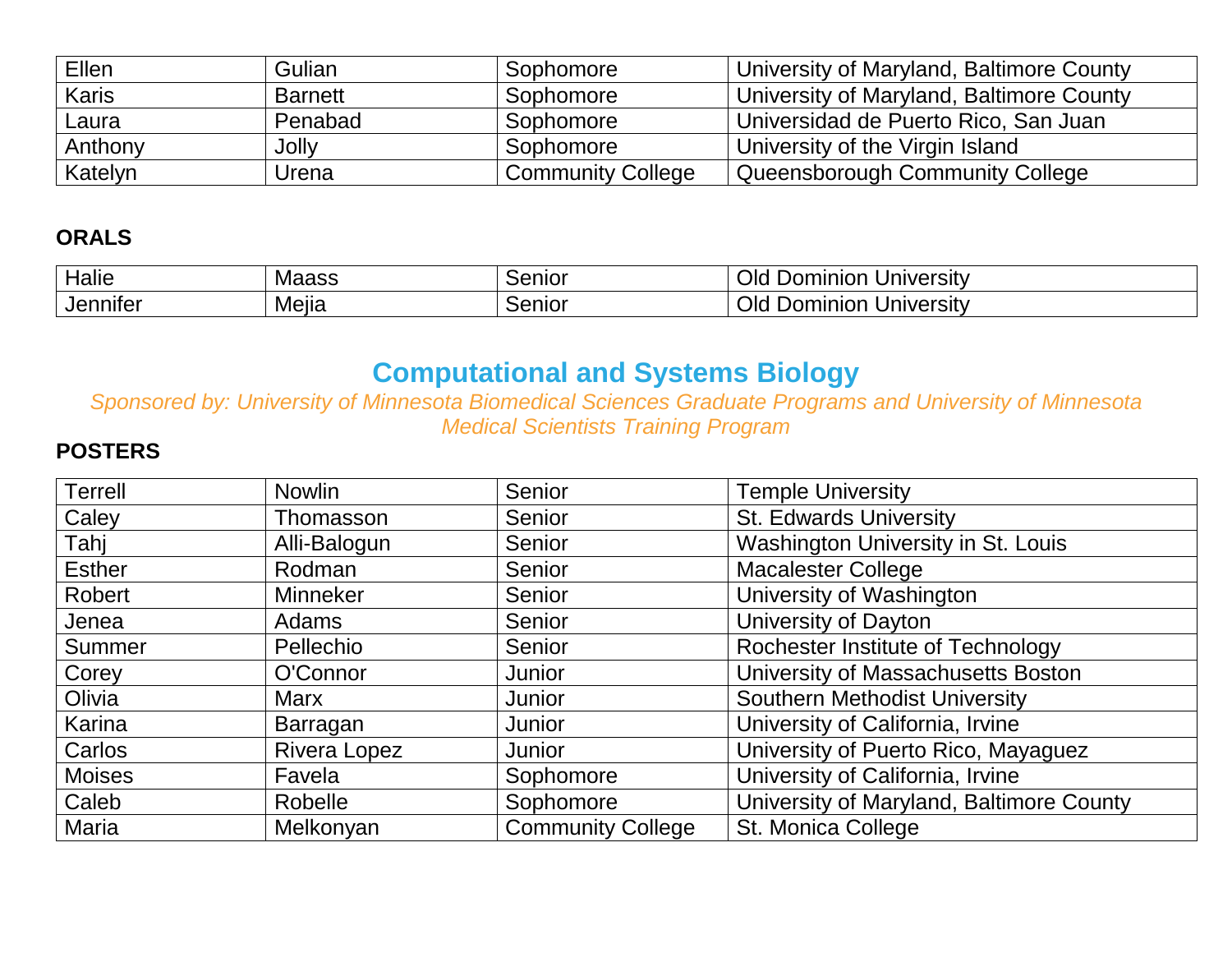# **Developmental Biology and Genetics**

*Sponsored by: University of Alabama at Birmingham and Medical College of Wisconsin Medical School* **POSTERS**

| Katiannah      | Moise                | Postbac                  | University of Chicago                       |
|----------------|----------------------|--------------------------|---------------------------------------------|
| Yesica         | Mercado-Ayon         | Postbac                  | University of California, Davis             |
| <b>Brenda</b>  | Melano               | Senior                   | <b>UCLA</b>                                 |
| <b>Sofiat</b>  | Atoba                | Senior                   | <b>Howard University</b>                    |
| John           | <b>Bechtel</b>       | Senior                   | <b>Wisconsin Luther College</b>             |
| Anyelis        | Rosario-Berrios      | Senior                   | University of Puerto Rico - Rio Piedras     |
| Michael        | LaScola              | Senior                   | University of Maryland, Baltimore County    |
| Hannah         | <b>Rattu Mandias</b> | Senior                   | California State University Long Beach      |
| Samuel         | Liburd               | Senior                   | University of the Virgin Islands            |
| Wendy          | Osei-Bonsu           | Senior                   | <b>College of Saint Benedict</b>            |
| Akin           | Sogunro              | Senior                   | <b>Johns Hopkins University</b>             |
| <b>Nile</b>    | Hodges               | Senior                   | <b>Howard University</b>                    |
| James          | Mejia                | Senior                   | <b>Rowan University</b>                     |
| Sarah          | Najera               | Junior                   | University of California, Irvine            |
| Yulissa        | Padilla              | Junior                   | University of Illinois at Chicago           |
| Gabriel        | Rojas-Bowe           | Junior                   | University of Puerto Rico, San Juan         |
| Don            | Eaford               | Junior                   | <b>Fayetteville State University</b>        |
| Tara           | <b>Clark</b>         | Junior                   | <b>Purchase College</b>                     |
| Deja           | Machen               | Junior                   | University of Washington                    |
| Isaryhia       | Rodriguez            | Sophomore                | University of California, Irvine            |
| Sarah          | Singh                | Sophomore                | University of California, Irvine            |
| <b>Francis</b> | Hernandez            | Sophomore                | <b>Wayne State University</b>               |
| <b>Tahvis</b>  | Magruder             | Sophomore                | Morehouse College                           |
| Dominique      | <b>Brooks</b>        | Sophomore                | University of Maryland Baltimore County     |
| <b>Nina</b>    | Wallace              | Sophomore                | <b>Howard University</b>                    |
| Aakilah        | <b>Brown</b>         | Sophomore                | <b>Spelman College</b>                      |
| Lilibeth       | Mendoza              | <b>Community College</b> | <b>SUNY Orange County Community College</b> |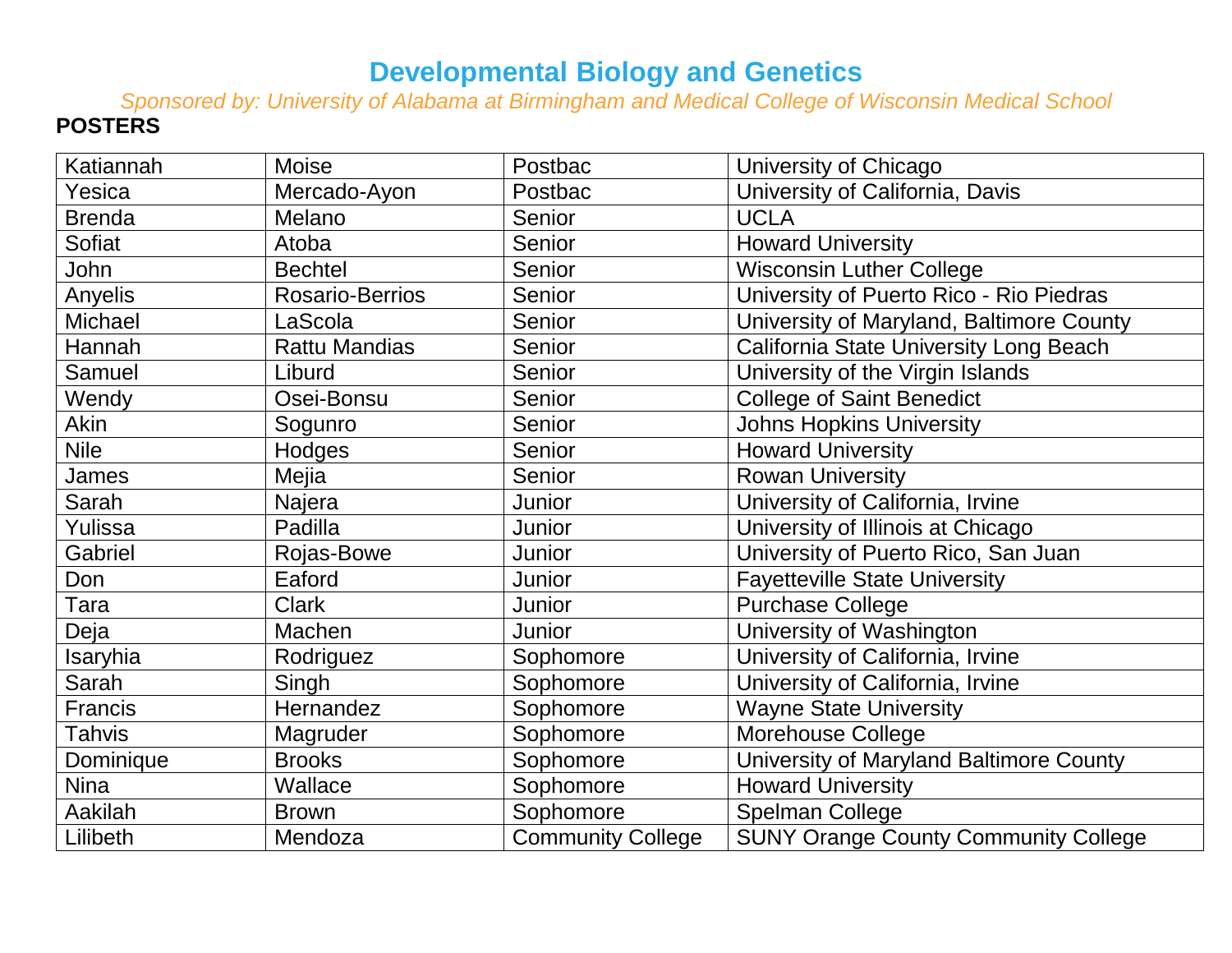| Oh<br>Anaeles<br>∟OS<br>∵ alıfornıa<br><b></b><br>nt.<br>enio<br>.<br>11781 SITY |
|----------------------------------------------------------------------------------|
|----------------------------------------------------------------------------------|

# **Engineering, Physics, and Mathematics**

*Sponsored by: Biophysical Society and Medical College of Wisconsin Graduate School*

| Josly                | Pierre-Louis            | Postbac                  | Virginia Commonwealth University         |
|----------------------|-------------------------|--------------------------|------------------------------------------|
| <b>Steven</b>        | Gomez                   | Senior                   | University of California, Los Angeles    |
| Zulmari              | Silva                   | Senior                   | University of Puerto Rico, Cayey         |
| <b>Therlking</b>     | Dervil                  | Senior                   | <b>Duke University</b>                   |
| <b>Ethen</b>         | Lund                    | Senior                   | Pomona College                           |
| <b>Francis</b>       | Ledesma                 | Senior                   | <b>Cornell University</b>                |
| Gabriela             | Rosado-Gonzalez         | Senior                   | University of Puerto Rico, San Juan      |
| Akilah               | <b>Miller</b>           | Senior                   | <b>UCLA</b>                              |
| Alana                | <b>Gonzales</b>         | Senior                   | University of Arizona                    |
| Marco                | Melgar                  | Senior                   | University of Florida                    |
| Madison              | Kane                    | Junior                   | California State University Long Beach   |
| Josemaria            | Soriano                 | Junior                   | St. Mary's University                    |
| <b>Maximillian</b>   | Rozenblum               | Junior                   | University of Florida                    |
| Valeria              | Juarez                  | Junior                   | University of Texas at San Antonio       |
| Janice               | <b>Nguyen</b>           | Junior                   | University of California-Los Angeles     |
| Christopher          | <b>Baker</b>            | Junior                   | University of California, Los Angeles    |
| Virginia             | Xie                     | Sophomore                | <b>Rice University</b>                   |
| Tobias               | <b>Coombs</b>           | Sophomore                | University of Maryland, Baltimore County |
| Christopher          | Lintz                   | Sophomore                | Morehouse College                        |
| Armando              | <b>Ruiz-Justiz</b>      | Sophomore                | University of Puerto Rico at Ponce       |
| <b>Victor Felipe</b> | <b>Medeiros Pereira</b> | <b>Community College</b> | Santa Monica College                     |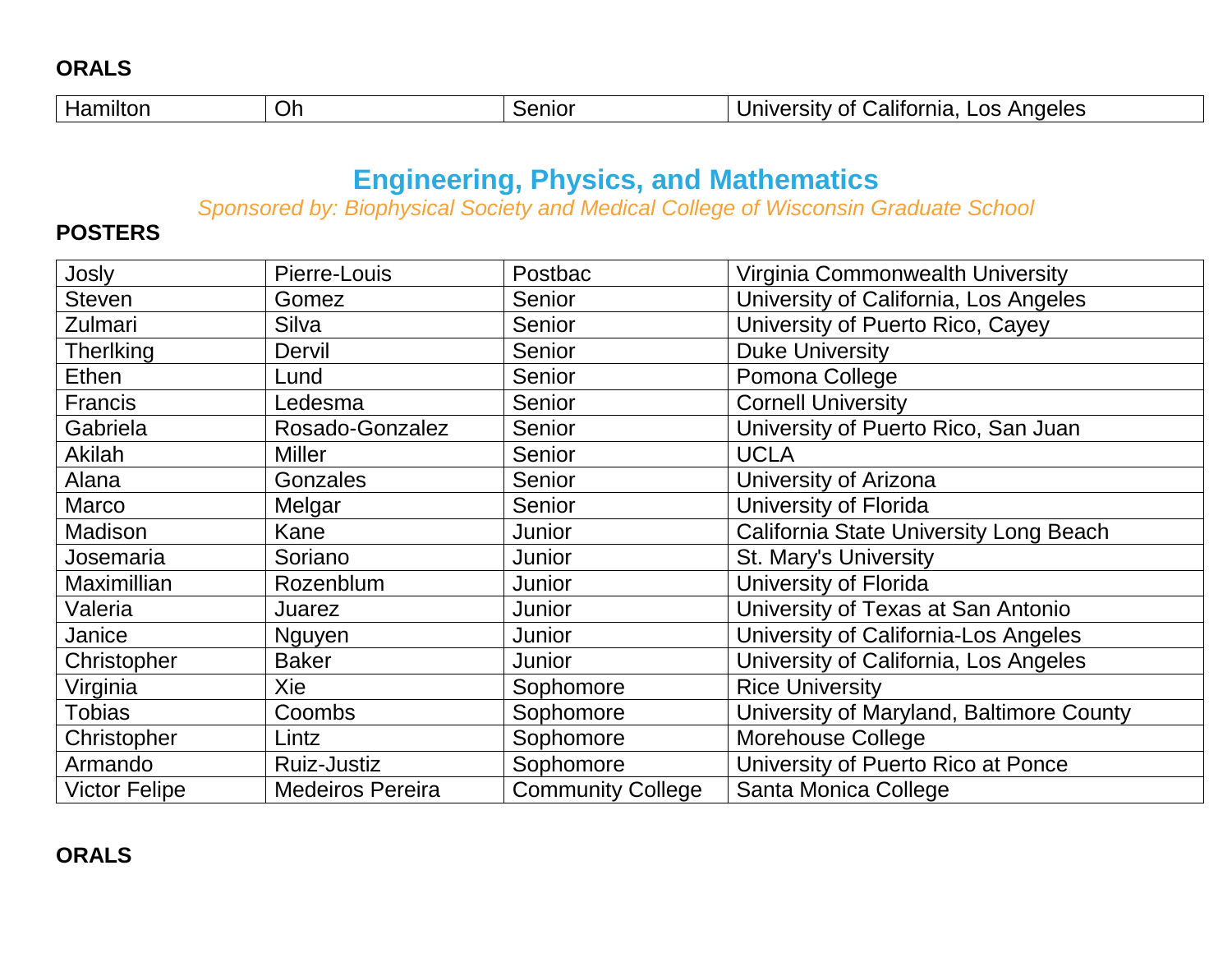| Keshav        | Patel          | Senior    | University of North Carolina at Chapel Hill |
|---------------|----------------|-----------|---------------------------------------------|
| <b>Brenda</b> | Yu             | Senior    | University of California, Merced            |
| Wesley        | Matingou       | Junior    | <b>Morehouse College</b>                    |
| Nadja         | Maldonado-Luna | Junior    | University of Puerto Rico                   |
| Roshell       | Lamug          | Junior    | California State University Long Beach      |
| Makayla       | Headley        | Sophomore | University of Maryland Baltimore County     |

### **Immunology**

#### *Sponsored by: American Association of Immunologists*

#### **POSTERS**

| Seble          | Negatu           | Postbac   | University of Rochester                |
|----------------|------------------|-----------|----------------------------------------|
| Alicia         | Aquilar          | Postbac   | <b>Case Western Reserve University</b> |
| Adrianna       | Rivera-Leon      | Senior    | University of Puerto Rico, San Juan    |
| Stephen        | Frederico        | Senior    | <b>College of Charleston</b>           |
| Heber          | Lara             | Senior    | University of Arizona                  |
| <b>Nicole</b>  | Reinhold-Larsson | Senior    | The Ohio State University              |
| Chloe Adrienna | Talana           | Junior    | <b>Chaminade University</b>            |
| Alyssa         | Carter           | Junior    | <b>Duke University</b>                 |
| Darwing        | Padilla Rolon    | Sophomore | University of Puerto Rico at Cayey     |

# **Microbiology**

*Sponsored by: American Society for Microbiology; University of Arizona, Department of Immunobiology; and NYU School of Medicine, Sackler Institute of Graduate Biomedical Sciences*

| Hazael       | Hernandez | Senior | The University of Texas at El Paso          |
|--------------|-----------|--------|---------------------------------------------|
| Gabrielle    | Paniccia  | Senior | <b>Stony Brook University</b>               |
| <b>Maria</b> | Nguyen    | Senior | University of California, Berkeley          |
| Olivia       | Ringham   | Senior | <b>University of Massachusetts, Amherst</b> |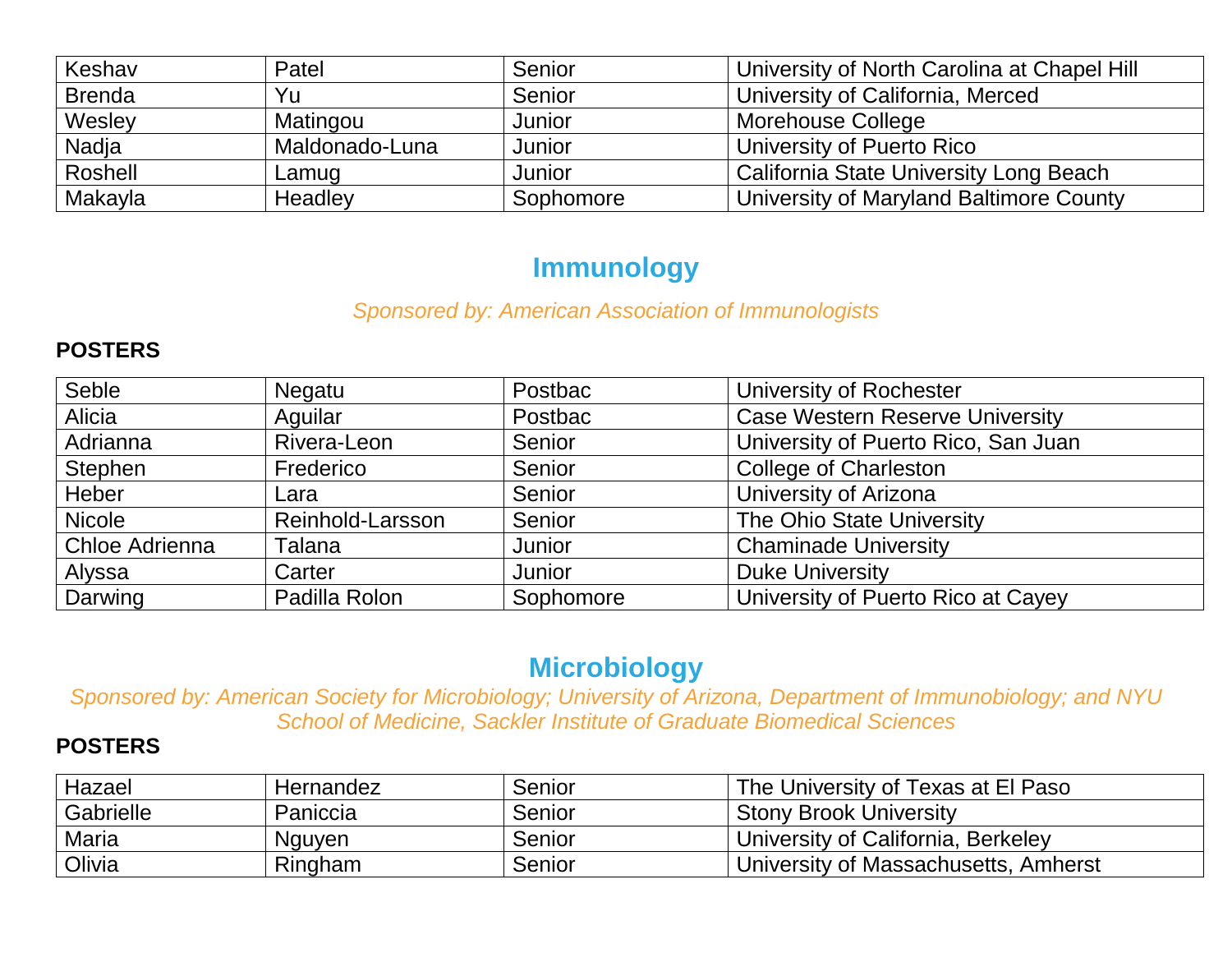| <b>Judith</b>   | Reyes-Ballista         | Senior    | University of Puerto Rico, San Juan        |
|-----------------|------------------------|-----------|--------------------------------------------|
| John            | Aleman                 | Senior    | <b>Northern Arizona University</b>         |
| <b>Tyler</b>    | Thomas-Fenderson       | Senior    | <b>Colorado State University</b>           |
| Oscar           | Sanchez                | Junior    | Texas A&M University, Kingsville           |
| Amy-Claire      | Dauphin                | Junior    | <b>Oakwood University</b>                  |
| Lennice         | Castro                 | Junior    | University of California, Los Angeles      |
| Yasmine         | Oprea                  | Junior    | <b>CUNY Hunter College</b>                 |
| Estheany        | Roman-Pagan            | Junior    | Universidad del Este                       |
| Miguel          | <b>Rodriguez Reyes</b> | Junior    | University of Puerto Rico, Mayguez         |
| <b>Brittany</b> | Pulkkila               | Junior    | <b>Marquette University</b>                |
| Makayla         | Wiley                  | Junior    | <b>Alcorn State University</b>             |
| Joshua          | Garcia-Colon           | Junior    | Universidad Metropolitana                  |
| Itzel           | Lizama-Chamu           | Junior    | University of Illinois at Chicago          |
| <b>Estheisy</b> | Roman                  | Junior    | University of Puerto Rico Medical Sciences |
| <b>Brandon</b>  | <b>Brown</b>           | Sophomore | <b>Morehouse College</b>                   |
| Micah           | Lawrence               | Sophomore | University of California, Irvine           |
| Charlotte       | Wang                   | Sophomore | <b>Oxford College of Emory University</b>  |
| <b>Stefanie</b> | Moncayo                | Sophomore | Dominican College of Blauvelt              |
| <b>Beloved</b>  | Adenuga                | Sophomore | <b>Howard University</b>                   |
| <b>Nora</b>     | Gilliam                | Sophomore | <b>IUPUI</b>                               |
| Gabriel         | Romero                 | Sophomore | University of Puerto Rico, Cayey           |
| Nana Afia       | Twumasi-Ankrah         | Sophomore | Virginia Commonwealth University           |

| <b>Elias</b> | Wisdom        | Senior | <b>Pacific University</b>           |
|--------------|---------------|--------|-------------------------------------|
| Tatiana      | Ortiz-Serrano | Senior | University of Puerto Rico, San Juan |
| Kimberley    | Kissoon       | Junior | ' McGovern Medical School, UTHealth |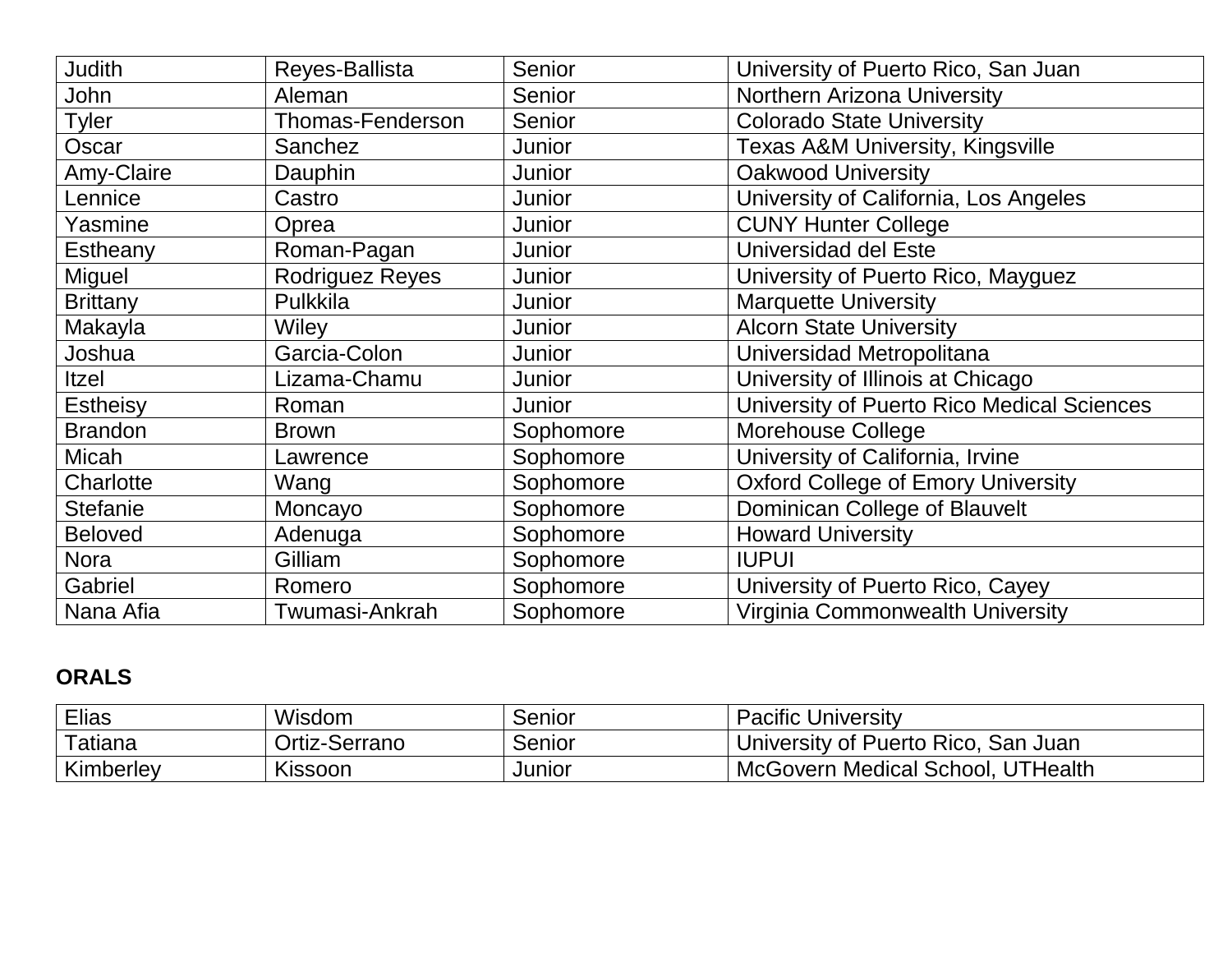# **Neuroscience**

*Sponsored by: Society for Neuroscience and University of Kansas-Graduate Studies and Self Graduate Fellowship*

| Minna           | <b>McFarland</b>    | Postbac   | University of North Carolina at Chapel Hill |
|-----------------|---------------------|-----------|---------------------------------------------|
| Rolando         | Garza               | Postbac   | University of Pennsylvania                  |
| Chiaki          | Santiago            | Senior    | <b>Vanderbilt University</b>                |
| Jane-Valeriane  | <b>Boua</b>         | Senior    | <b>Duke University</b>                      |
| Issac           | <b>Domenech</b>     | Senior    | <b>Berea College</b>                        |
| Morgan          | <b>Thomas</b>       | Senior    | <b>Oberlin College</b>                      |
| <b>Brandon</b>  | Trejo               | Senior    | University of California, Los Angeles       |
| Tara            | Ortiz-Ithier        | Senior    | University of Texas at San Antonio          |
| <b>Brandon</b>  | <b>Davis</b>        | Senior    | Washington University in St. Louis          |
| Melina          | <b>Perez Torres</b> | Senior    | University of Puerto Rico, San Juan         |
| Naomi           | <b>Murata</b>       | Senior    | <b>Smith College</b>                        |
| Dyana           | <b>Muller</b>       | Senior    | University of Arizona                       |
| Crystal         | Minjarez            | Senior    | <b>Regis University</b>                     |
| Clare           | Da Silva            | Senior    | <b>Hope College</b>                         |
| <b>Brianna</b>  | Marsh               | Senior    | <b>University of Kansas</b>                 |
| <b>Christin</b> | Rosado              | Senior    | <b>CUNY Hunter College</b>                  |
| Ansley          | Kunnath             | Senior    | <b>Rutgers University</b>                   |
| Wiktoria        | <b>Leks</b>         | Senior    | <b>Smith College</b>                        |
| <b>Harim</b>    | Delgado-Seo         | Senior    | Universidad del Turabo                      |
| Trevonn         | Gyles               | Junior    | Morehouse College                           |
| Lilyveth        | Mesa                | Junior    | <b>Barry University</b>                     |
| Amelia          | Windorski           | Junior    | University of Minnesota                     |
| Paola           | Negron Moreno       | Junior    | University of Puerto Rico, Cayey            |
| Soham           | Ghoshal             | Junior    | <b>Hunter College</b>                       |
| Sagufta         | Garasia             | Junior    | <b>Texas Tech University</b>                |
| Raisa           | Karim               | Sophomore | <b>CUNY Hunter College</b>                  |
| <b>Alexis</b>   | Howe                | Sophomore | <b>Johns Hopkins University</b>             |
| Jonathan        | Moran               | Sophomore | University of Puerto Rico, San Juan         |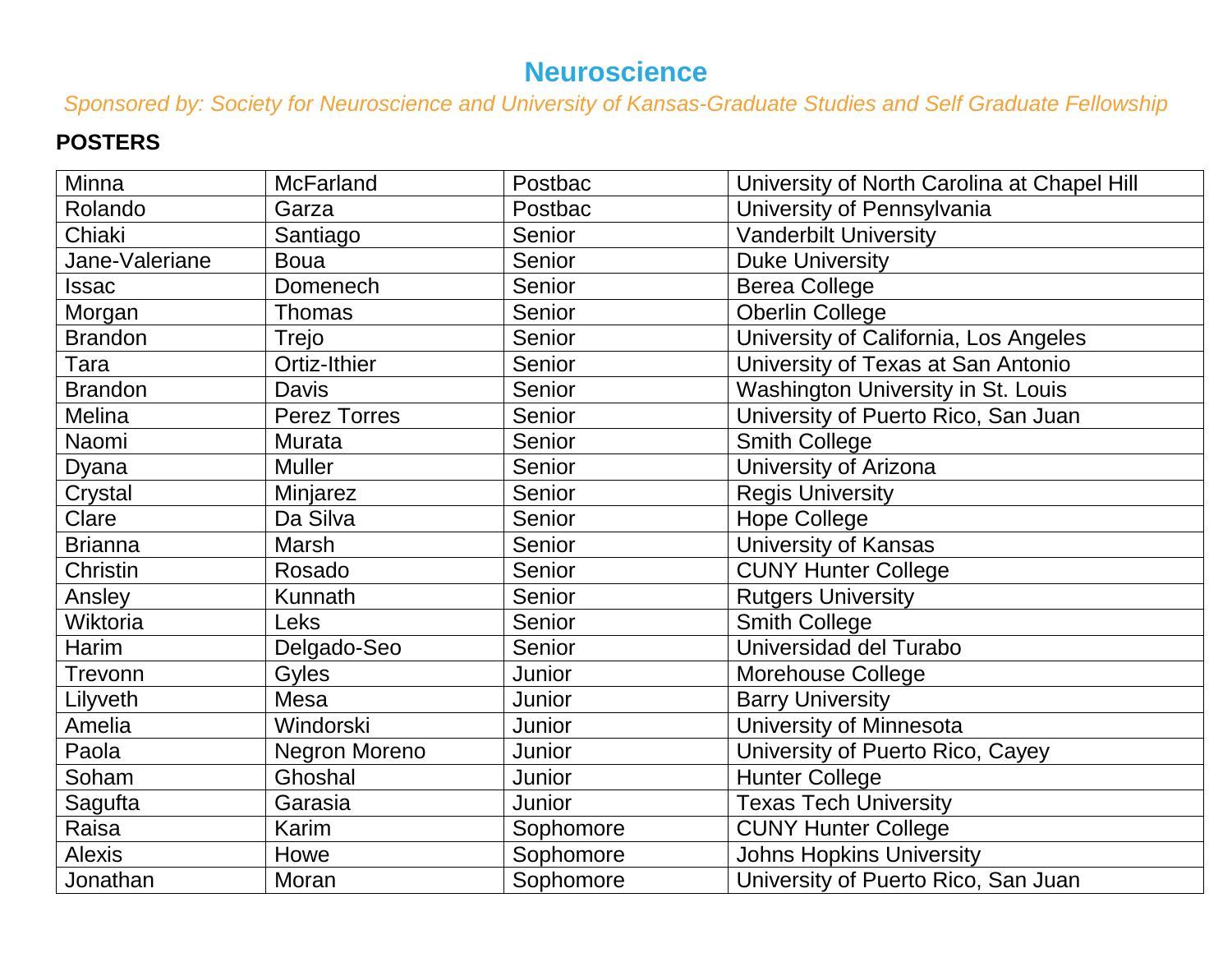| Sean     | <b>Tritley</b> | Sophomore                | University of Texas San Antonio |
|----------|----------------|--------------------------|---------------------------------|
| Yoleinny | -<br>Florimon  | <b>Community College</b> | University of Miami             |
| Maria    | Restrepo       | <b>Community College</b> | Miami Dade College              |

| Kenny  | Igarza | Senior | Iniversity<br>— ⊔∪Orv                              |
|--------|--------|--------|----------------------------------------------------|
| Yerika | າosen  | Senior | -lorida<br><b>Jniversity</b><br>Central<br>0t<br>v |

# **Physiology**

*Sponsored by: American Physiological Society and Medical College of Wisconsin Pharmacy School* **POSTERS**

|                 |                       |           | Louisiana State University Health Science |
|-----------------|-----------------------|-----------|-------------------------------------------|
| <b>Shekinah</b> | Hernandez             | Postbac   | Center                                    |
| James           | <b>Ball</b>           | Senior    | <b>University of Missouri</b>             |
| Dalia           | El-Desoky             | Senior    | Xavier University of Louisiana            |
| <b>Dominik</b>  | Aylard                | Junior    | University of California, Davis           |
| Jaresley        | Guillen               | Junior    | University of California, Davis           |
| Jack            | Shanahan              | Junior    | University of California, Irvine          |
| Jose            | Sandoval              | Junior    | University of California, Davis           |
| Jenee           | Farrell               | Junior    | <b>Howard University</b>                  |
| Christian       | Checkcinco            | Sophomore | University of California, Irvine          |
| <b>Malcolm</b>  | <b>Williams-Green</b> | Sophomore | University of Pittsburgh                  |

| ----<br>alla<br>nor<br>ור | $\mathsf{u}$<br>אוח | univers.<br>novih<br>n 17<br>$\sim$<br>י ר<br>ът.<br>. CI SILV<br>$\cdots$<br>на<br>.<br>$\mathbf{v}$<br>лак<br>$\cdots$ |  |
|---------------------------|---------------------|--------------------------------------------------------------------------------------------------------------------------|--|
|---------------------------|---------------------|--------------------------------------------------------------------------------------------------------------------------|--|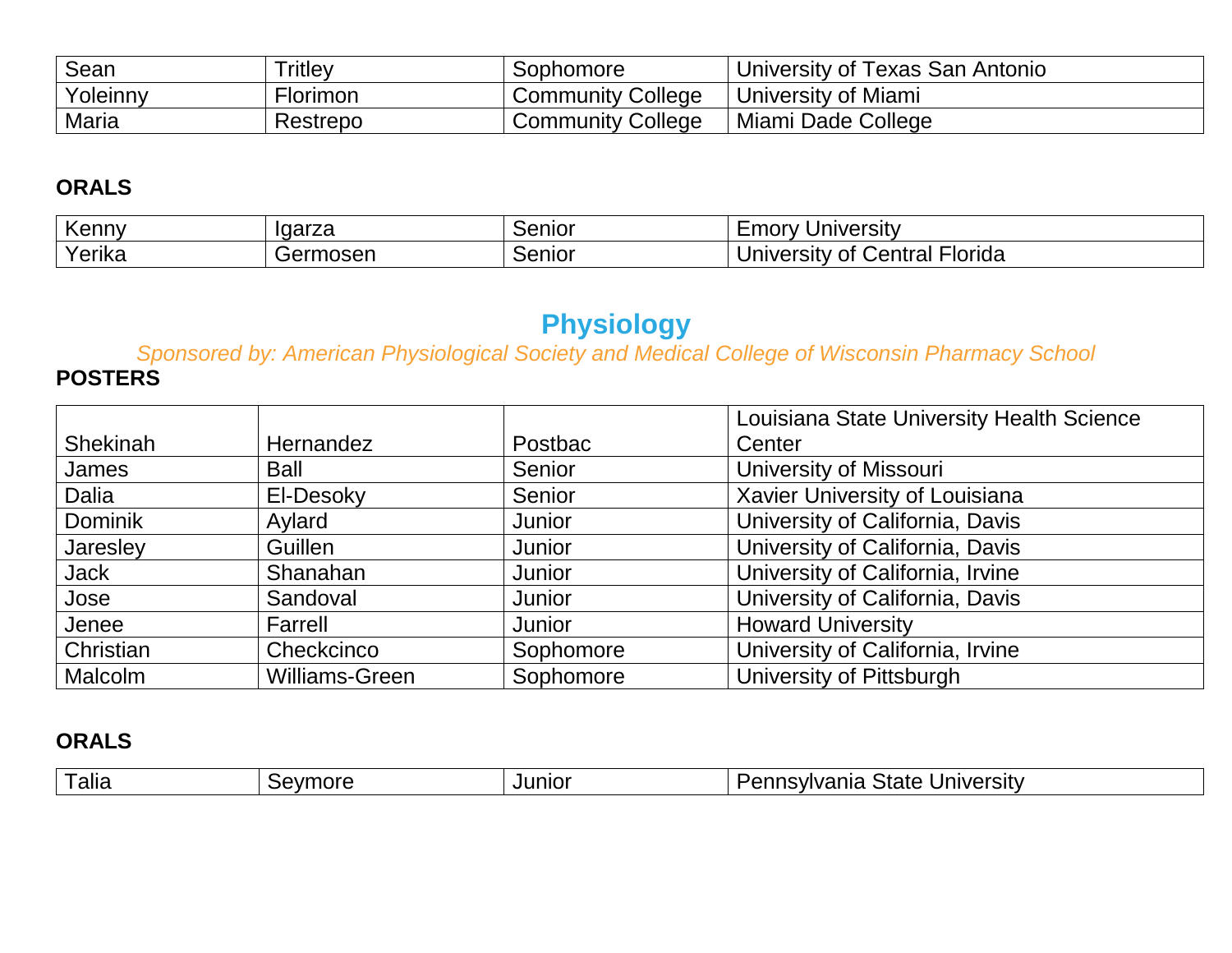### **Social and Behavioral Sciences and Public Health**

*Sponsored by: American Heart Association/American Stroke Association*

| Avery               | Perez           | Postbac   | National Institutes of Health Clinical Center |
|---------------------|-----------------|-----------|-----------------------------------------------|
| Eduardo             | Salgado         | Postbac   | <b>IUPUI</b>                                  |
| Richelle            | <b>DeBlasio</b> | Senior    | University of Pittsburgh                      |
| <b>Bryttany</b>     | McClendon-Weary | Senior    | <b>Howard University</b>                      |
| Sydney              | <b>Townsel</b>  | Senior    | <b>Wayne State University</b>                 |
| Jordan              | Mosby           | Senior    | Morehouse College                             |
| Maya                | <b>Stokes</b>   | Senior    | <b>Fort Valley State University</b>           |
| Jabarey             | <b>Wells</b>    | Senior    | <b>Morehouse College</b>                      |
| Krystal             | Camacho Baez    | Senior    | Pontifical Catholic University of Puerto Rico |
| Oluwapelumi         | Ajibade         | Senior    | University of Washington                      |
| Erin                | Kimble          | Senior    | <b>Spelman College</b>                        |
| Camille             | Mosley          | Senior    | <b>Emory University</b>                       |
| Ahmed               | <b>Idris</b>    | Senior    | University of Minnesota - Twin Cities         |
| Raveena             | Parmar          | Senior    | <b>CSUB</b>                                   |
| Karen               | Valdez          | Senior    | University of Texas at El Paso                |
| Patricia            | Otero           | Senior    | <b>Florida International University</b>       |
| Chandler            | Golden          | Senior    | Xavier University of Louisiana                |
| Joseph              | Wilson          | Senior    | <b>Williams College</b>                       |
| Arielle             | Moore           | Junior    | <b>Oakwood University</b>                     |
| <b>Caitlyn Rose</b> | Fastenau        | Junior    | University of California, Davis               |
| Evelyn              | Zarate-Sanchez  | Junior    | University of California, Irvine              |
| Avery               | Sherbrook       | Junior    | <b>Wayne State University</b>                 |
| Cedric              | <b>Mutebi</b>   | Junior    | <b>Wayne State University</b>                 |
| Salma               | Tayel           | Junior    | <b>Johns Hopkins University</b>               |
| <b>Darius</b>       | Johnson         | Junior    | <b>UNC - Chapel Hill</b>                      |
| Azriel              | <b>Williams</b> | Sophomore | University of the Virgin Islands              |
| <b>Terrique</b>     | Pinnock         | Sophomore | The City College of New York                  |
| Lauren              | Holman          | Sophomore | Lincoln University of Pennsylvania            |